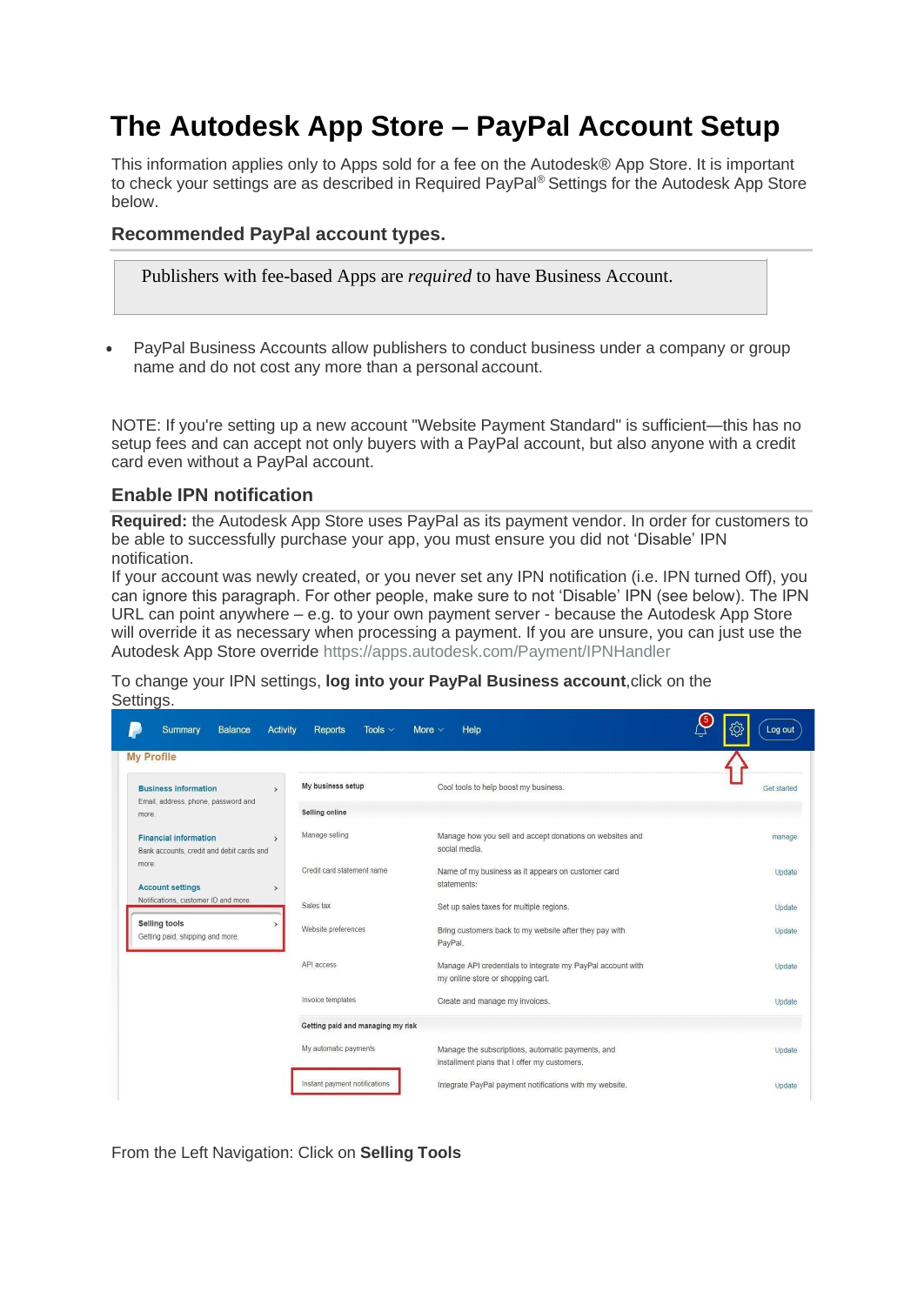### From there, find **Instant Payment Notifications** under *Getting paid and managing my risk* and click Update.

You will see the IPN preferences page and click on **Choose IPN Settings** button.

| <b>Instant Payment Notification (IPN)</b>                                                                                                                                                                                                            | <b>Back to My Profile</b> |
|------------------------------------------------------------------------------------------------------------------------------------------------------------------------------------------------------------------------------------------------------|---------------------------|
| Instant Payment Notification (IPN) is a PayPal feature that sends messages about payments (and other transactional events) directly from<br>PayPal to your website(s)' back-end systems. You can view up to 28 days worth of messages. You can also: |                           |
| • Resend messages not received by your website's back-end systems                                                                                                                                                                                    |                           |
| · Temporarily stop receiving messages (useful when performing maintenance on your back-end systems)                                                                                                                                                  |                           |
| Messages are generated but stored at PayPal until you start receiving them again.                                                                                                                                                                    |                           |
| Use the IPN feature in these situations:                                                                                                                                                                                                             |                           |
| • Your service provider, cart provider or website developer has asked you to                                                                                                                                                                         |                           |
| . You have back-end systems that require IPN messages to automate business processes, such as creating delivery notifications and<br>inputs to accounting applications.                                                                              |                           |
| Learn more about the IPN feature.                                                                                                                                                                                                                    |                           |
| To start or stop receiving IPN messages and to decide where to send them, click the Choose IPN Settings button.                                                                                                                                      |                           |
| <b>Choose IPN Settings</b>                                                                                                                                                                                                                           |                           |

### **Enable** IPN messages by selecting the **Receive IPN messages** radio button and type a value in the Notification URL field.

| Back to My Profile<br><b>Edit Instant Payment Notification (IPN) settings</b>                                                                                                                                                                                                                                     |  |
|-------------------------------------------------------------------------------------------------------------------------------------------------------------------------------------------------------------------------------------------------------------------------------------------------------------------|--|
| PayPal sends IPN messages to the URL that you specify below.                                                                                                                                                                                                                                                      |  |
| To start receiving IPN messages, enter the notification URL and select Receive IPN messages below. To temporarily stop receiving IPN<br>messages, select Do not receive IPN messages below. PayPal continues to generate and store IPN messages until you select Receive<br>IPN messages again (or turn off IPN). |  |
| Notification URL                                                                                                                                                                                                                                                                                                  |  |
| IPN messages<br>Receive IPN messages (Enabled)<br>ODo not receive IPN messages (Disabled) Never select this option for Autodesk App Store<br>Cancel<br><b>Save</b>                                                                                                                                                |  |

**Save** the changes by clicking on the **Save button**, and you will be redirected to the IPN preferences page where you will see that IPN is now enabled:

| <b>Instant Payment Notification (IPN)</b>               |                                                                                                                                                                                                                                                                      | Back to My Profile |
|---------------------------------------------------------|----------------------------------------------------------------------------------------------------------------------------------------------------------------------------------------------------------------------------------------------------------------------|--------------------|
|                                                         | You have turned on the IPN feature. You can view your IPNs on the IPN History page. If necessary, you can resend IPN messages from that<br>page. For more information on using and troubleshooting this feature, read more about Instant Payment Notification (IPN). |                    |
| To stop receiving IPNs permanently, click Turn Off IPN. |                                                                                                                                                                                                                                                                      |                    |
| <b>Current settings</b>                                 |                                                                                                                                                                                                                                                                      |                    |
| Notification URL                                        | https://www.paypal.com/in/                                                                                                                                                                                                                                           |                    |
| Message delivery                                        | Enabled                                                                                                                                                                                                                                                              |                    |
|                                                         | Turn Off IPN<br><b>Edit settings</b>                                                                                                                                                                                                                                 |                    |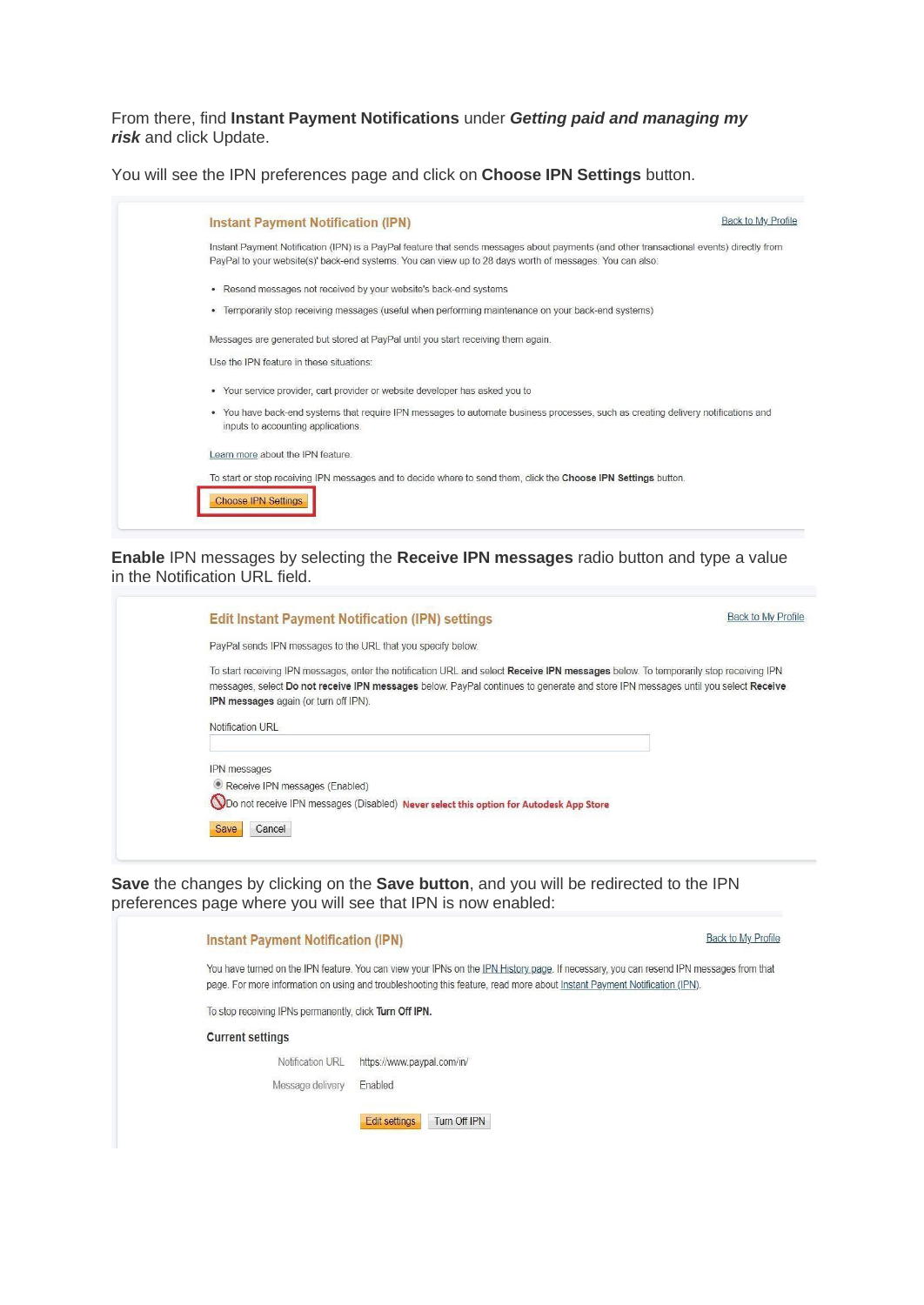### **Setting PayPal IPN Message Formatting**

You can easily set the IPN message format to "UTF-8" from your PayPal profile by doing the following.

- 1. Log into your PayPal account
- 2. Go to **Settings**
- 3. Go to '**Setting tools**'
- 4. Look for the "**PayPal button language encoding**" section under the '**More selling tools**'
- 5. Make sure your website language is set to the correctlanguage.
- 6. Click the **'More Options**' button
- 7. Make sure Encoding is set to 'UTF-8'
- 8. Then Save settings

# **Enabling Auto-return**

**Required:** For better customer experience and to avoid extra clicks, you need to activate Auto-Return so PayPal will automatically redirect your customer back to the Autodesk App Store after purchasing your app. You need to enter a Return URL to validate this optional step – it can be your own website or the Autodesk App Store default Return.

URL: [https://apps.autodesk.com/Payment/Success.](https://apps.autodesk.com/Payment/Success) See example below.

| <b>Business information</b>                                               | My business setup          | Cool tools to help boost my business.                                     | Get started |
|---------------------------------------------------------------------------|----------------------------|---------------------------------------------------------------------------|-------------|
| Email, address, phone, password and<br>more.                              | Selling online             |                                                                           |             |
| <b>Financial information</b><br>Bank accounts, credit and debit cards and | Manage selling             | Manage how you sell and accept donations on websites and<br>social media. | manage      |
| more<br><b>Account settings</b>                                           | Credit card statement name | Name of my business as it appears on customer card<br>statements:         | Update      |
| Notifications, customer ID and more.                                      | Sales tax                  | Set up sales taxes for multiple regions.                                  | Update      |

#### Website payment preferences

#### Auto return for website payments

Auto return for website payments brings your buyers back to your website immediately after completing a payment. Auto return applies to PayPal website payments, including "buy now" payments, donations, subscriptions, and shopping cart payments.

#### Return URL requirements:

Enter the URL that will be used to redirect your customers after a payment. This URL must meet the guidelines detailed below.

• According to our User Agreement, you must explain to the buyer on the page displayed by the return URL that the payment has been made and the transaction completed.

#### Auto return

Note: Turning OFF Auto Return will disable Payment Data Transfer feature.

| Return URL            |      |
|-----------------------|------|
| http://www.mysite.org | Save |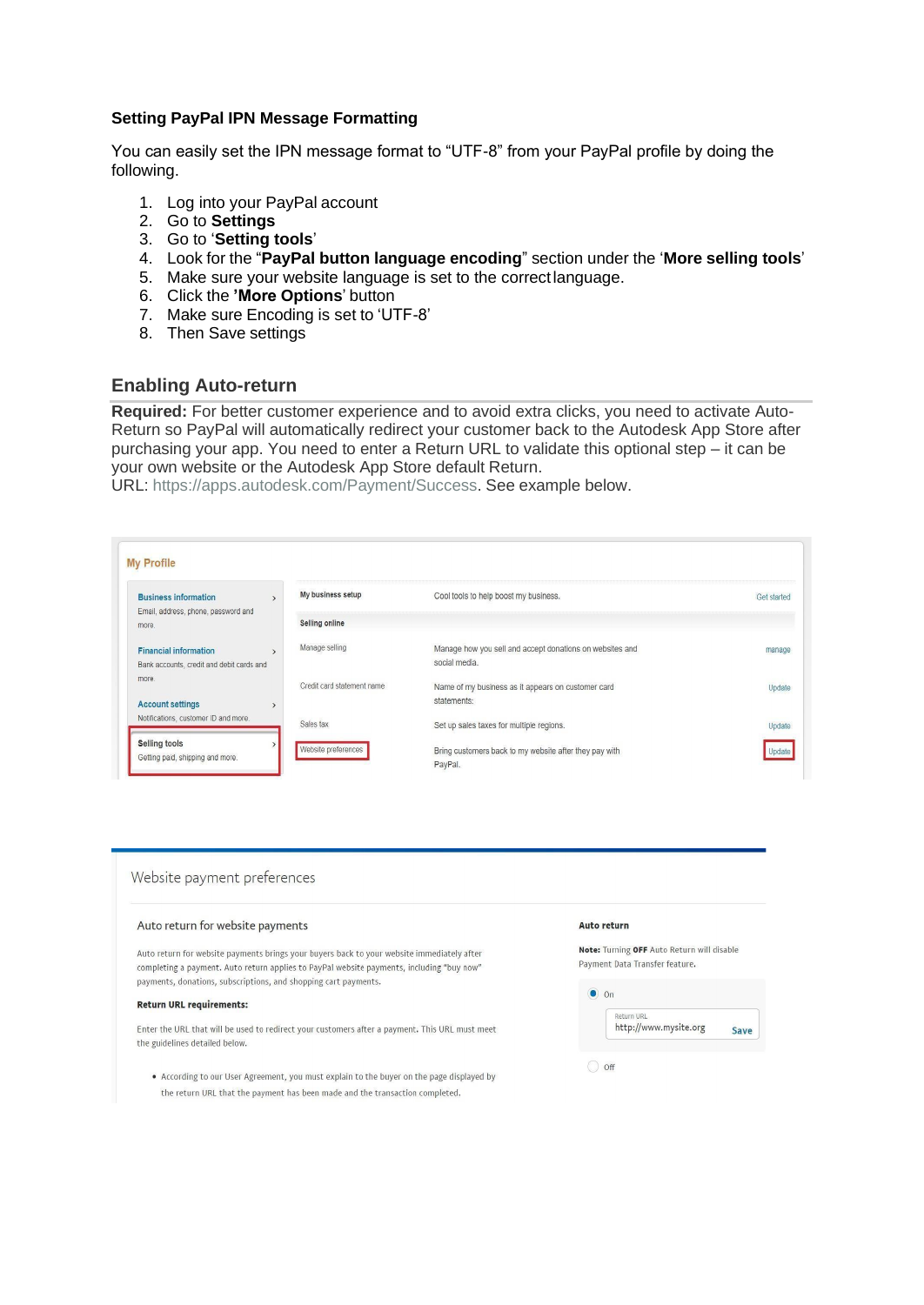# **PayPal Invoice**

Invoices can be created in PayPal.

When your customer pays you through the link on the PayPal invoice, they will automatically be emailed a payment receipt. Occasionally you may receive a payment from your customer other than through PayPal. To give your customer a detailed receipt, first create the invoice and save it as a draft if the invoice is not created already. Choose **Record payment** from the **Action** column on the **Manage Invoices** page to copy an invoice link which you can then send to your customer as a receipt. Be sure to check your local requirements for invoices and receipts.

# **Checking for failed purchases**

If a customer reports to you that a purchase failed, look at your IPN History to get information about the transaction. On IPN history you can see all the IPN notifications that were sent and their status.

To access the IPN History page, log into your PayPal account > Settings > Selling Tools > Instant Payment Notifications (click Update) where, if you have manually configured IPN, you would find the IPN History link. However, that link would not appear if you have not manually configured IPN

| <b>Business information</b><br>$\rightarrow$<br>Email, address, phone, password and        | My business setup                 | Cool tools to help boost my business.                                                             | <b>Get started</b> |
|--------------------------------------------------------------------------------------------|-----------------------------------|---------------------------------------------------------------------------------------------------|--------------------|
| more.                                                                                      | Selling online                    |                                                                                                   |                    |
| <b>Financial information</b><br>$\rightarrow$<br>Bank accounts, credit and debit cards and | Manage selling                    | Manage how you sell and accept donations on websites and<br>social media.                         | manage             |
| more.<br><b>Account settings</b><br>$\rightarrow$                                          | Credit card statement name        | Name of my business as it appears on customer card<br>statements:                                 | Update             |
| Notifications, customer ID and more.                                                       | Sales tax                         | Set up sales taxes for multiple regions.                                                          | Update             |
| <b>Selling tools</b><br>Getting paid, shipping and more.                                   | Website preferences               | Bring customers back to my website after they pay with<br>PayPal.                                 | Update             |
|                                                                                            | API access                        | Manage API credentials to integrate my PayPal account with<br>my online store or shopping cart.   | Update             |
|                                                                                            | Invoice templates                 | Create and manage my invoices.                                                                    | Update             |
|                                                                                            | Getting paid and managing my risk |                                                                                                   |                    |
|                                                                                            | My automatic payments             | Manage the subscriptions, automatic payments, and<br>installment plans that I offer my customers. | Update             |
|                                                                                            |                                   |                                                                                                   |                    |

# **Instant Payment Notification (IPN)**



**Back to My Profile** 

You have turned on the IPN feature. You can view your IPNs on the IPN History page. f necessary, you can resend IPN messages from that page. For more information on using and troubleshooting this feature, read more about Instant Payment Notification (IPN).

To stop receiving IPNs permanently, click Turn Off IPN.

### **Current settings**

Notification URL https://www.paypal.com/in/

Message delivery Enabled

Edit settings Turn Off IPN